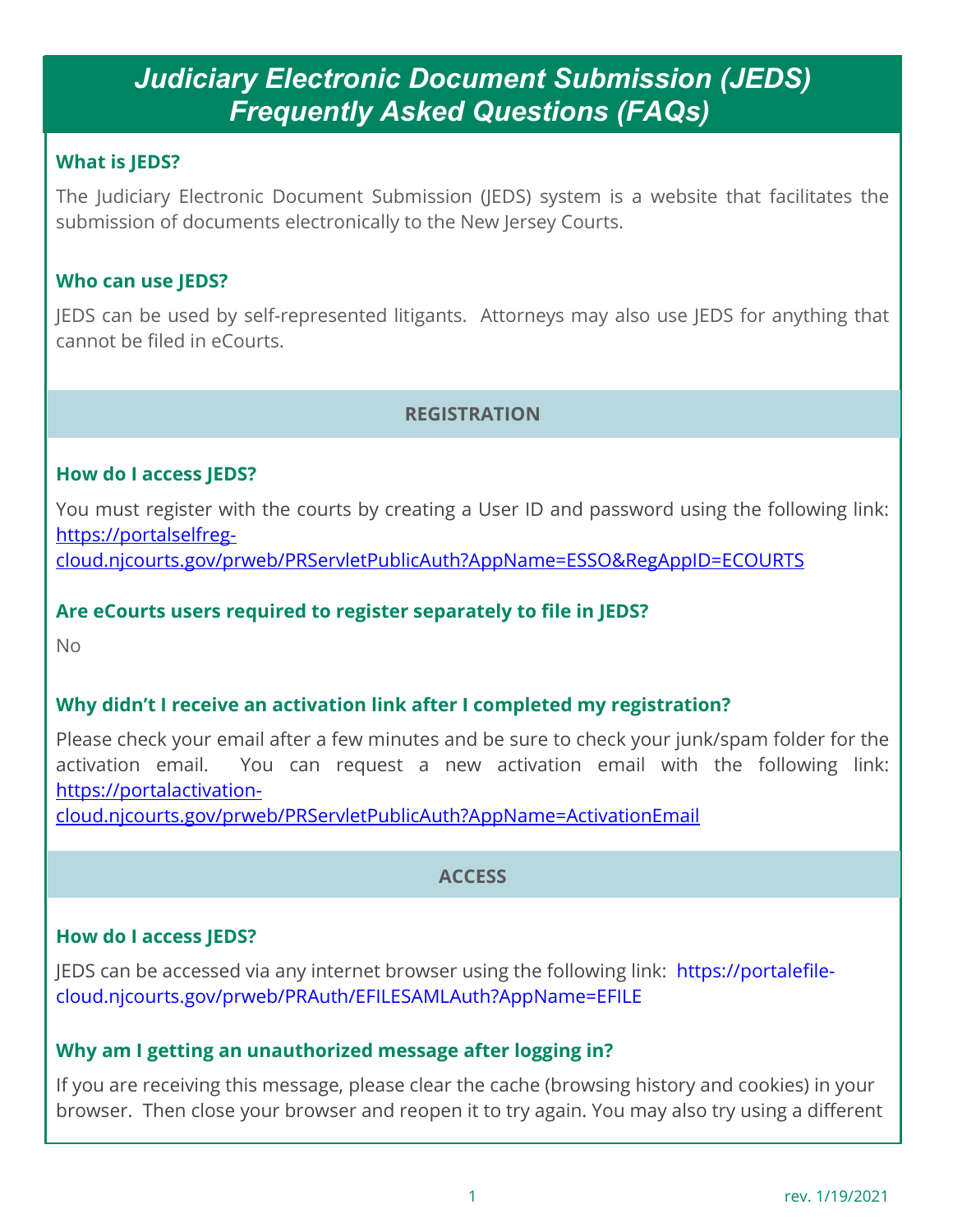browser when you get this message. JEDS is compatible with Chrome, Microsoft Edge, and Safari.

## **Why am I getting a PEGA blue screen asking me to log in again after logging into JEDS?**

If you are receiving this message, please clear the cache (browsing history and cookies) in your browser. Then close your browser and reopen it to try again. You may also try using a different browser when you get this message. JEDS is compatible with Chrome, Microsoft Edge, and Safari.

To clear the cache in Microsoft Edge: [https://support.microsoft.com/en-us/microsoft-edge/view-and-delete-browser-history-in](https://support.microsoft.com/en-us/microsoft-edge/view-and-delete-browser-history-in-microsoft-edge-00cf7943-a9e1-975a-a33d-ac10ce454ca4)[microsoft-edge-00cf7943-a9e1-975a-a33d-ac10ce454ca4](https://support.microsoft.com/en-us/microsoft-edge/view-and-delete-browser-history-in-microsoft-edge-00cf7943-a9e1-975a-a33d-ac10ce454ca4)

To clear the cache in Chrome: <https://support.google.com/accounts/answer/32050?co=GENIE.Platform%3DDesktop&hl=en>

To clear the cache in Internet Explorer: [https://support.microsoft.com/en-us/help/17438/windows-internet-explorer-view-delete](https://support.microsoft.com/en-us/help/17438/windows-internet-explorer-view-delete-browsing-history)[browsing-history](https://support.microsoft.com/en-us/help/17438/windows-internet-explorer-view-delete-browsing-history)

To clear the cache in Safari: <https://support.apple.com/guide/safari/clear-your-browsing-history-sfri47acf5d6/mac>

# **Can I use a mobile device?**

Currently JEDS is not compatible with mobile devices.

# **FILING DOCUMENTS**

# **Where should I submit my document?**

Use the table below to determine where to submit a document.

| Court /<br><b>Division</b> | <b>Docket</b><br>Type         | If you are an<br>Attorney, use: | If you are Self-<br>represented Litigant, use: |
|----------------------------|-------------------------------|---------------------------------|------------------------------------------------|
| Civil                      | Law                           | eCourts                         | <b>IEDS</b>                                    |
| Criminal                   | Criminal - Existing Cases     | eCourts                         | <b>IEDS</b>                                    |
| Family                     | Child Support/Custody         | <b>IEDS</b>                     | <b>IEDS</b>                                    |
| Family                     | <b>Divorce</b>                | <b>IEDS</b>                     | <b>IEDS</b>                                    |
| Family                     | Child Abuse/Neglect           | eCourts                         | N/A                                            |
| Family                     | <b>Child Placement Review</b> | eCourts                         | N/A                                            |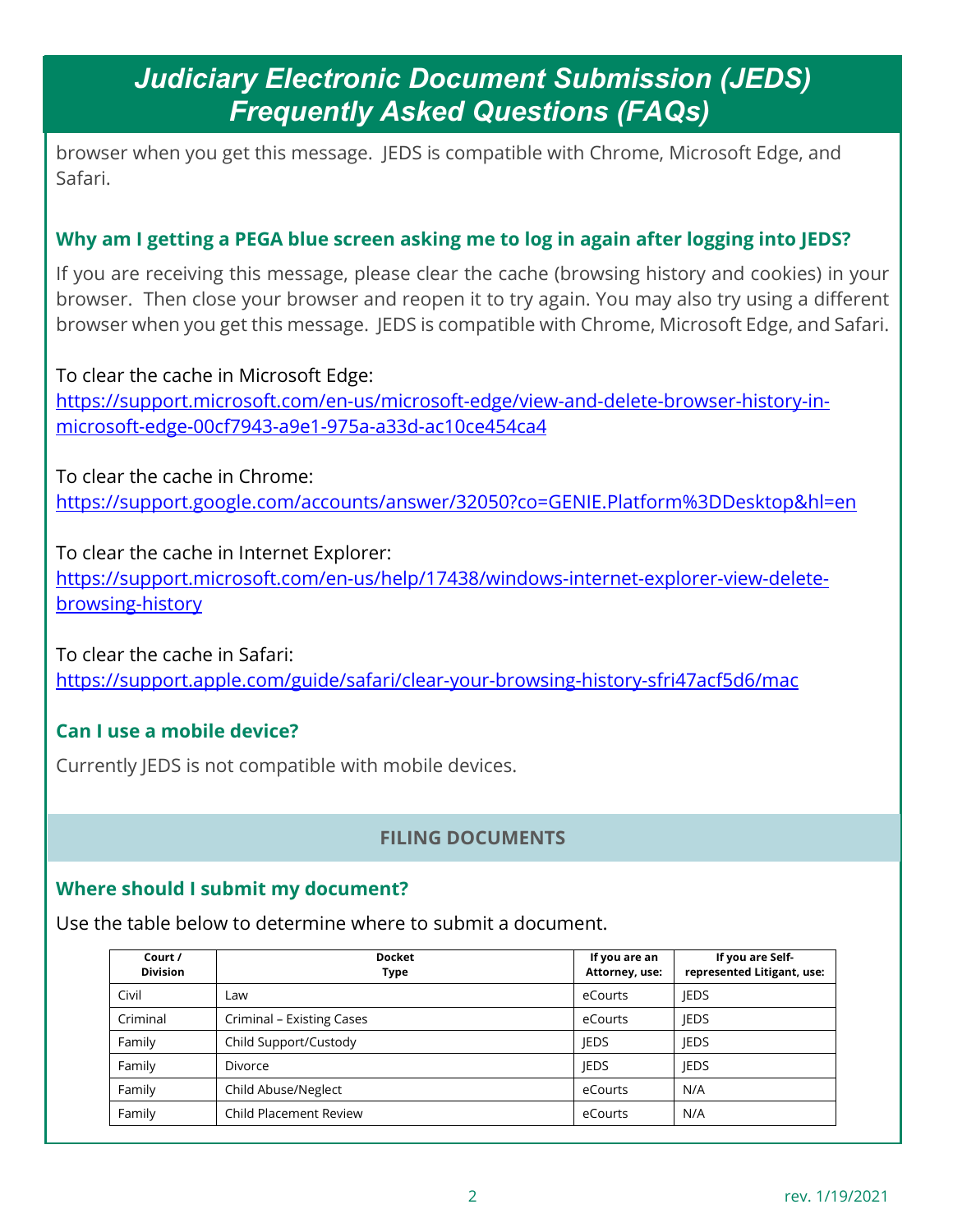| Family         | <b>Termination of Parental Rights</b>                               | eCourts     | N/A         |
|----------------|---------------------------------------------------------------------|-------------|-------------|
| Family         | Kinship/Legal Guardianship                                          | eCourts     | N/A         |
| Family         | Domestic Violence Contempt                                          | <b>JEDS</b> | <b>JEDS</b> |
| Family         | Domestic Violence/Sexual Assault Survivor Protection Act<br>(SASPA) | <b>JEDS</b> | <b>JEDS</b> |
| General Equity | Chancery                                                            | <b>IEDS</b> | <b>JEDS</b> |
| General Equity | Foreclosure                                                         | eCourts     | <b>JEDS</b> |
| Special Civil  | District Court                                                      | eCourts     | <b>JEDS</b> |
| Special Civil  | Landlord Tenant                                                     | <b>IEDS</b> | <b>IEDS</b> |
| Special Civil  | <b>Small Claims</b>                                                 | <b>JEDS</b> | <b>JEDS</b> |
| <b>SCCO</b>    | Judgment Processing                                                 | <b>JEDS</b> | <b>JEDS</b> |
| <b>SCCO</b>    | Records Requests                                                    | <b>JEDS</b> | <b>JEDS</b> |
| Tax            | Local Property Tax                                                  | eCourts     | eCourts     |
| Tax            | <b>State Tax</b>                                                    | eCourts     | eCourts     |
| Tax            | State Tax (School Aid)                                              | <b>JEDS</b> | <b>JEDS</b> |

# **Can another attorney in the same firm as the attorney of record submit a filing on behalf of the attorney of record under?**

Another attorney in the firm can file on behalf of the attorney of record.

#### **How do I know how much a filing will cost and if I am paying the correct amount?**

The filing types displays the fee associated known as the "Filing Fee". If additional fees associated with the filing type are required, you will answer them in the filing process. Visit [https://www.njcourts.gov/forms/11112\\_courtfees.pdf?c=scM](https://www.njcourts.gov/forms/11112_courtfees.pdf?c=scM) for a list of all filing fees to verify you are paying the correct amount.

### **DOCUMENT SELECTION**

#### **What types of documents cannot be submitted in JEDS?**

Discovery, evidence, civil commitments, guardianship, and estates.

#### **Is there a file size limit that I can upload?**

The maximum file size for each document is 35 MB. If you have a larger document, consider breaking it into smaller documents.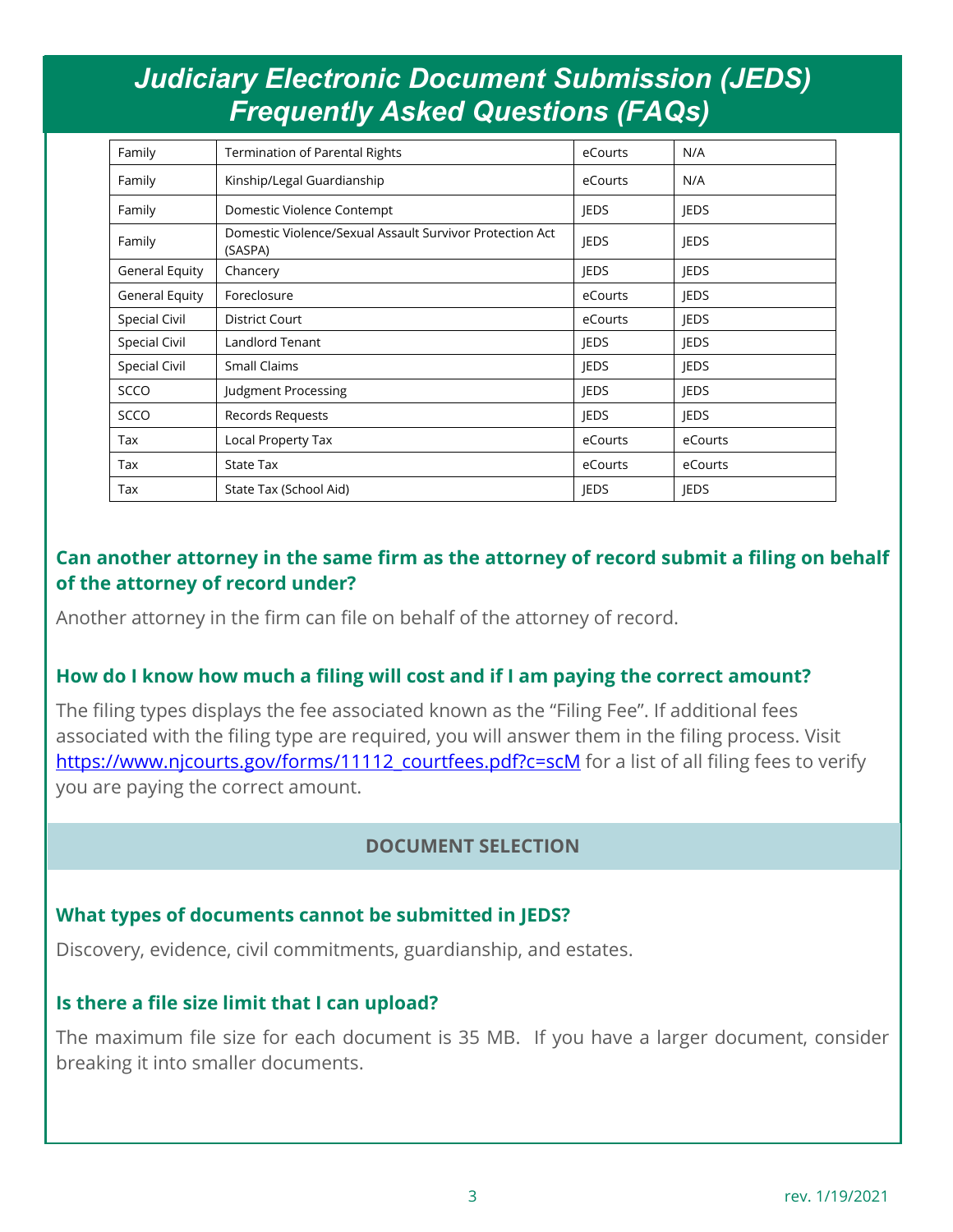### **I am filing a submission; do I file one document at a time, or can I put 4-5 attachments in one filing?**

You can attach all related documents at the time of filing for one submission. Each document should not exceed the 35 MB of size.

## **Can I upload video or audio files in JEDS?**

No. The only acceptable file formats accepted are pdf, .docx and jpegs.

## **What if I am not able to attach a file?**

The only acceptable file formats accepted are pdf, .docx and jpegs and the character limit for a file name is 58 characters which includes any spaces.

#### **FEES/PAYMENTS**

#### **What payment method can I use?**

You can pay a filing fee with either a debit or credit card. You can also use your checking or savings account through an Automated Clearing House (ACH) wire payment. Judiciary Account Charge System (JACS) is for attorney use only.

## **I don't see 'Judiciary Account Charge System (JACS)' as a payment type. How can I pay with my JACS account?**

If the user name that is logging into JEDS isn't the attorney bar ID that is associated to the JACS account, JACS will not be available as a payment option.

### **I have received a message that payment could not be processed, and status is Pending payment?**

You can retrieve the filing and submit the payment again. The filing will not be received by the courts until the status says 'Resolved-completed'.

# **Are the filing fees in JEDS automatically handled by the eCourts account?**

Filings fees are not handled by the eCourts account automatically. As of now, you can pay using credit card, ACH or JACS in JEDS.

### **MY SUBMISSIONS**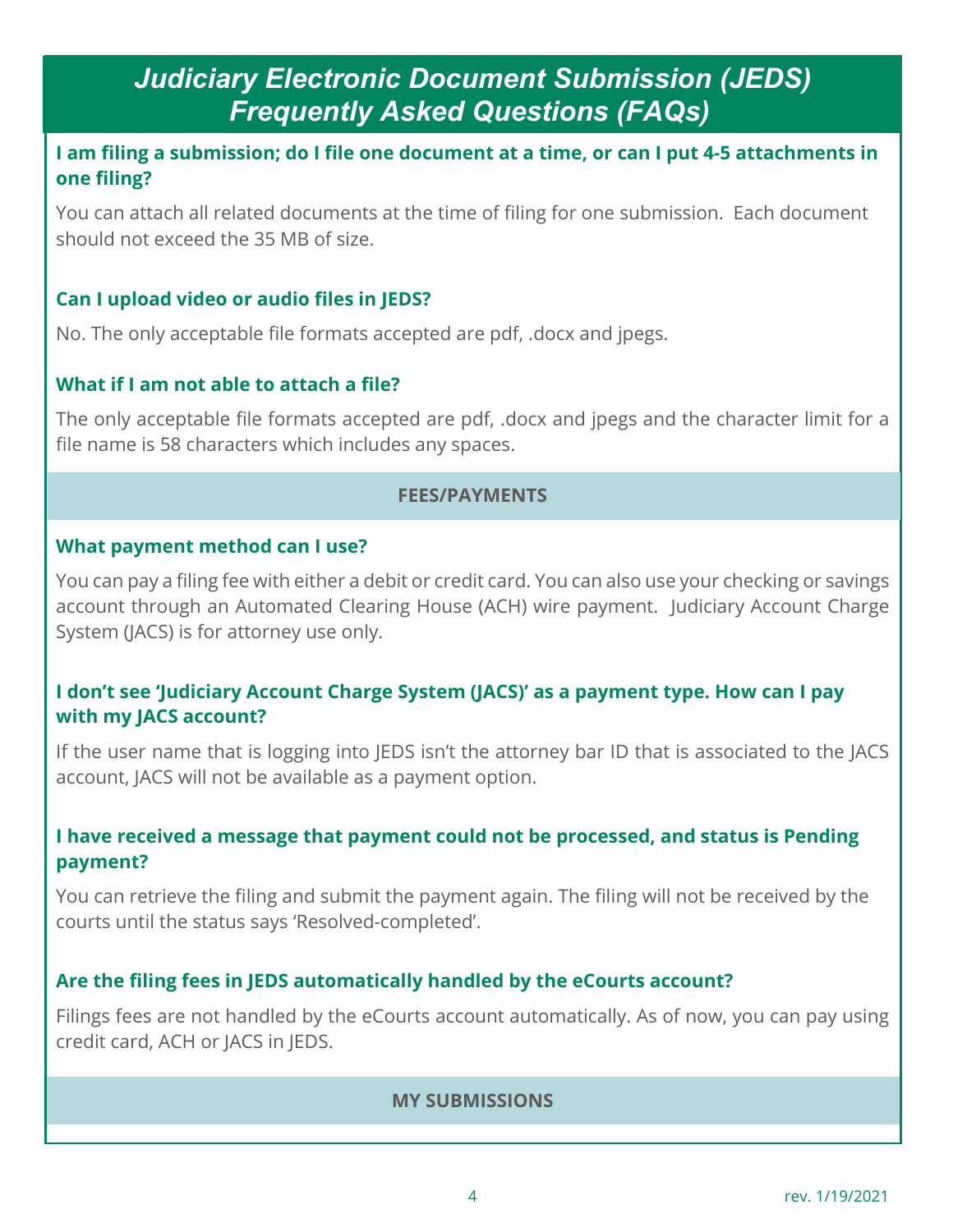## **Will documents submitted online before midnight receive that date as the filing and received date?**

Yes.

# **If a complaint was submitted to the wrong court, would I receive a refund, and how is the refund processed?**

Court Staff have technical ability to change the court of the submitted document if it was submitted incorrectly. For more information regarding specific refund questions, please contact the Superior Court Clerk's Office (SCCO).

# **How can I remove a filing from JEDS?**

As of now, deleting is not allowed nor does it exist in JEDS. Court staff can mark the document as "Completed".

# **How can I get a filed copy of my submitted documents or obtain proof of my filing?**

You can view Judiciary stamped documents by going to "My Submissions" in JEDS and selecting "Documents" next to your filing. Documents listed under "Court Stamped Documents" have been date and time stamped by the court. If the documents you submitted are not listed under "Court Stamped Documents", you will receive an email from court staff containing your stamped documents.

# **Can I export "My Submissions" list to a PDF or Excel?**

As of now, ability to export the filings to PDF or Excel is not available in JEDS.

# **COURT PROCESSING**

### **When are documents processed by the court?**

Documents are processed by the court during normal business hours, Monday – Friday between 8:30 a.m. and 4:30 p.m. Documents received after 4:30 p.m. Friday through the weekend will be processed om Monday.

If this is an emergent matter, please go to <https://www.njcourts.gov/selfhelp/emergent.html?lang=eng> for details on emergent matters.